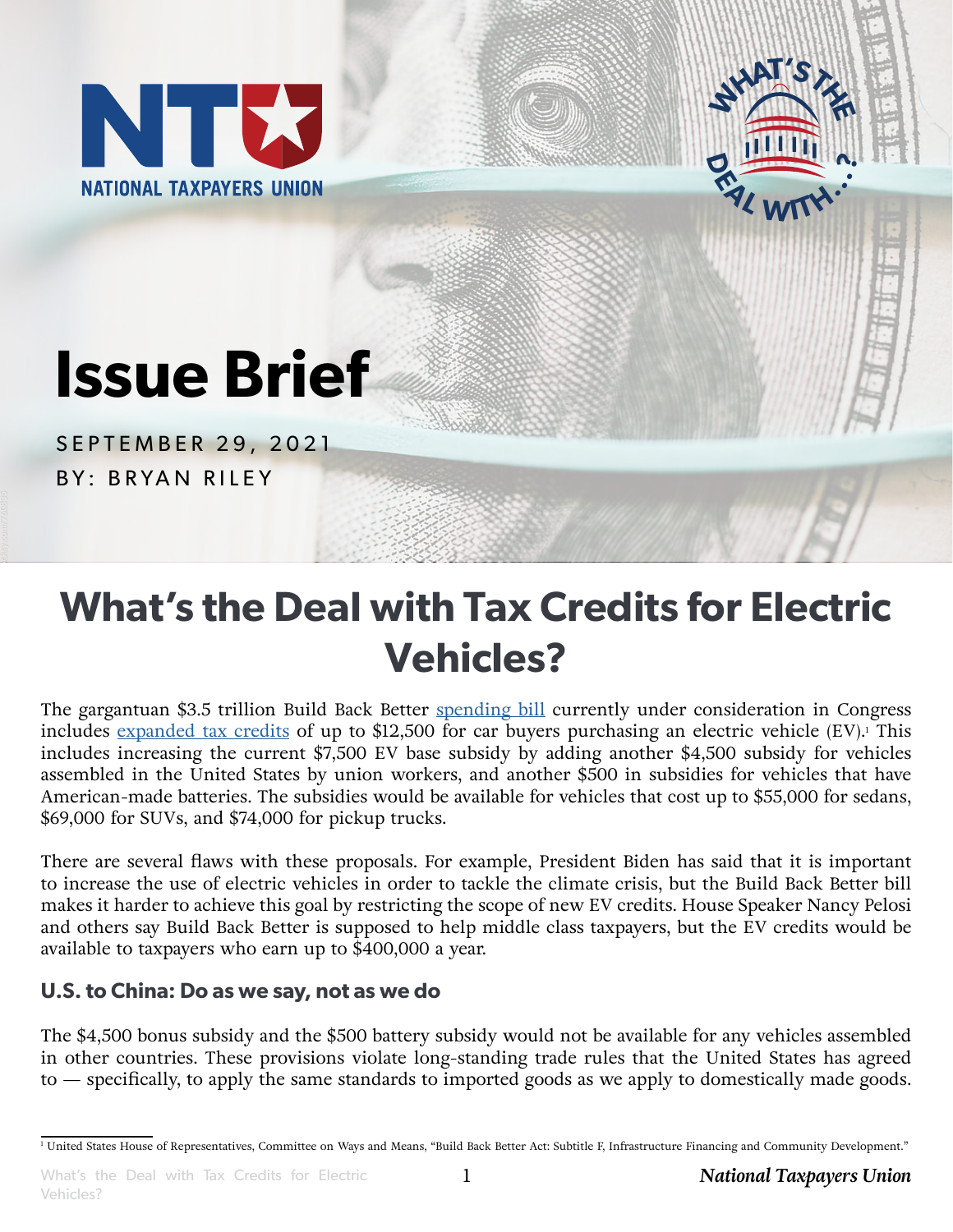The World Trade Organization's Agreement on Subsidies and Countervailing Measures [explicitly prohibits](https://www.wto.org/english/docs_e/legal_e/24-scm.pdf) subsidies contingent on the use of domestic over imported goods.2 By violating this provision, an Americanonly subsidy could subject U.S. exporters to retaliatory tariffs imposed by our trading partners.

This provision also undermines efforts to prevent other countries from adopting measures that discriminate against U.S. exports. For example, the U.S. Section 301 investigation into China's trade practices that led to massive tariff hikes [highlighted](https://ustr.gov/sites/default/files/Section%20301%20FINAL.PDF) "a range of Chinese policies, including steep import tariffs and subsidies available for domestically-produced NEVs (new energy vehicles), as well as a new NEV credit system."<sup>3</sup> It would be hypocritical and counterproductive for the United States to criticize Chinese subsidies for their domestic vehicles while imposing similar subsidies of our own.

In addition, the American-made restriction runs counter to the Biden administration's alleged EV goals. If increasing the use of zero-emission vehicles is a real priority, it would make more sense for the government to provide a \$12,000 subsidy for all EVs regardless of where they are made, instead of restricting 40 percent of the potential subsidy to vehicles assembled by American union members.

#### **Pitting UAW workers in Michigan against non-union workers in Georgia**

The proposed EV-subsidy bill would give preferential treatment to auto workers who belong to unions at the expense of [non-union auto workers](https://www.autosdriveamerica.org/posts/press-release/ev-tax-advertising-campaign) in Alabama, California, Georgia, Indiana, Kentucky, Mississippi, Missouri, Ohio, South Carolina, Tennessee, Texas, and West Virginia.<sup>4</sup> This would disadvantage [more than](https://www.axios.com/us-autoworkers-global-carmakers-jobs-e2254bbe-71d8-45a8-8589-7c55f4aad84b.html) <u>[half](https://www.axios.com/us-autoworkers-global-carmakers-jobs-e2254bbe-71d8-45a8-8589-7c55f4aad84b.html)</u> of U.S. auto workers.<sup>5</sup> It's no wonder that Autos Drive America, the trade association representing many international car manufacturers, called the proposal ["un-American](https://www.autosdriveamerica.org/posts/press-release/ev-tax-credits)" and "[an insult](https://www.youtube.com/watch?v=RRSAVkoouxI)" to U.S. auto workers.<sup>6</sup>

This limitation appears to be a thinly veiled attempt to buy off support from labor unions that worry they'll lose members in the transition to electric vehicles. As recently as 2018, United Auto Workers (UAW) research director Jennifer Kelly [observed:](https://www.ttnews.com/articles/electric-vehicles-seen-imperiling-us-jobs-uaw-says.) "The workers who are making engines and transmissions today, their jobs will be eliminated when we make a transition to electric vehicles."7

As with the Buy American provisions, restricting the subsidy to union-built vehicles is environmentally costly and runs counter to the Biden administration's [stated goal](https://www.whitehouse.gov/briefing-room/presidential-actions/2021/08/05/executive-order-on-strengthening-american-leadership-in-clean-cars-and-trucks/) for 50 percent of all new passenger cars and light trucks sold in 2030 to be zero-emission vehicles.<sup>8</sup> As [Toyota](https://www.msn.com/en-us/news/politics/toyota-urges-house-committee-to-reject-blatantly-biased-proposal-on-expanded-ev-tax-credits/ar-AAOoYz1?ocid=uxbndlbing) put it, the EV proposal "puts the environment second to unrelated agendas." It stands to reason that if the goal of EV tax credits is to reduce carbon emissions by encouraging more people to buy electric vehicles, these credits should be broad-based and apply to as many vehicles as possible, not restricted based on employees' participation in collective bargaining agreements.

#### **Subsidizing rich car buyers**

House Speaker Nancy Pelosi says the Build Back Better Act is [supposed](https://www.speaker.gov/newsroom/92521) to cut taxes for the middle class and make sure "the wealthiest" pay their fair share.<sup>,</sup> But the proposed EV subsidies would benefit wealthy . Americans and do little for the middle class. The new subsidies would be available to individuals earning up to \$400,000 and joint filers earning up to \$800,000 — in other words, almost everyone.

<sup>&</sup>lt;sup>2</sup> "Agreement on Subsidies and Countervailing Measures." World Trade Organization.

<sup>3</sup> "Findings of the Investigation of China's Acts, Policies, and Practices Related to Technology Transfer, Intellectual Property, and Innovation under Section 301 of the Trade Act of 1974." Office of the United States Trade Representative, March 22, 2018.

<sup>&</sup>lt;sup>4</sup> "Autos Drive America Launches Advertising Campaign to Oppose Discriminatory Electric Vehicle Tax Credits." Autos Drive America Press Release, September 21, 2021.<br><sup>5</sup> Muller, Joanne, "The face of America's auto industry

<sup>9</sup> Nancy Pelosi (D-CA), Speaker of the United States House of Representatives, "Dear Colleague: Congress Must Pass the Continuing Resolution, BIF and Build Back Better Act This Week." Press Release, September 25, 2021.